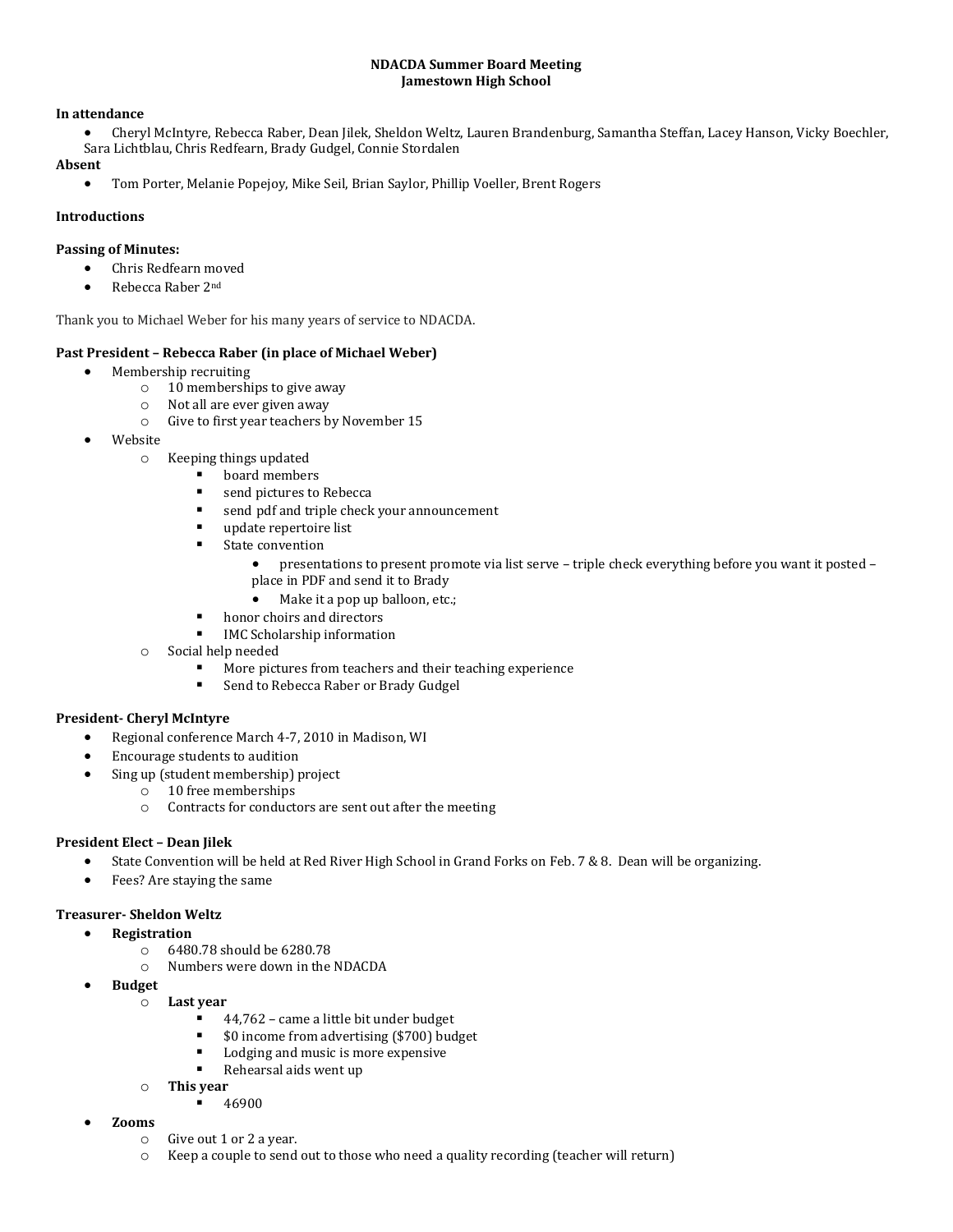- o Stay with the 8 we have or purchase more
	- Vicky suggested to order 2 5 more for replacement and more for giving away and loaning out.
- o We will order 6 zooms Cheryl will talk to Brian to order them
- o Brian's video presentation?
- o Promote through festival audition announcements

o Draw for additional Zoom giveaways.  Funds were from Special Projects.  R & S Chairs may allocate these funds for special projects (ex.  Show Choir clinician or other projects)

- Ryan Bary (Wing Public Schools)
- Kathie Hay (Oaks Public Schools)
- Donna Helfrich (Berthold Clark
- John Bisbee (Williston)

## **Promoting convention attendance**

- o First year teacher, church musicians, and elementary teachers
- o 2331 2562?
- **Checking account –**
	- o \$62000

# **Women's Choirs- Lauren Brandenburg**

- Canadian director- Carrie Tennant
- Auditions for men is for pitch matching
- Women- don't have to worry about pitch matching
- Need Historical data for how to do things as part of the women's choir chair

## **MS Choirs- Samantha Steffan & Lacey Hanson**

- Positive reviews and experience
- 725 auditions
	- o 250 kids selected
	- o 66 schools represented
	- o 10 schools who auditioned were not represented
	- Brady: Create a help video of how to make a quality recording
- MP3 players given as prizes to help record
- Lacey: Possible change to google forms
	- $\circ$  Put it in the same format for understanding
	- o Teachers may have to be google members in order to fill out forms.
		- **May deter teachers from auditioning students**
	- **Treble Choir Conductor**
		- o Laura Farnel
		- o Health problems working with her to find a replacement if she cannot conduct the festival
	- **Mixed Choir Director**
		- o Jeff Stone
- **Audition Dates** Friday, October 11
	- o Results November 15
		- o Registration Friday, December 6
- **Small School Participation**
	- Vicky Boechler Brought to the table which Tom Porter voiced
		- o Allowing students from small schools to participate if they can match pitch.
	- Vicky makes a motion to have MS Chairs to be allowed the flexibility to include more students to help this situation.
	- Connie voiced to send out a document to help teachers understand how to prepare students for the audition including repertoire to sing, etc.
	- Rebecca suggested to create a 2 minute video on social media to help with auditioning
	- Cheryl include document in the Chorister
	- **Judges**
		- o One separate judge for each part, which are not part of the middle school circle
		- o Judges from out of state
- **Church Choirs- Vicky Boechler & Sara Lichtblau** Sara Lichtblau
	- Rebecca church music workshop/session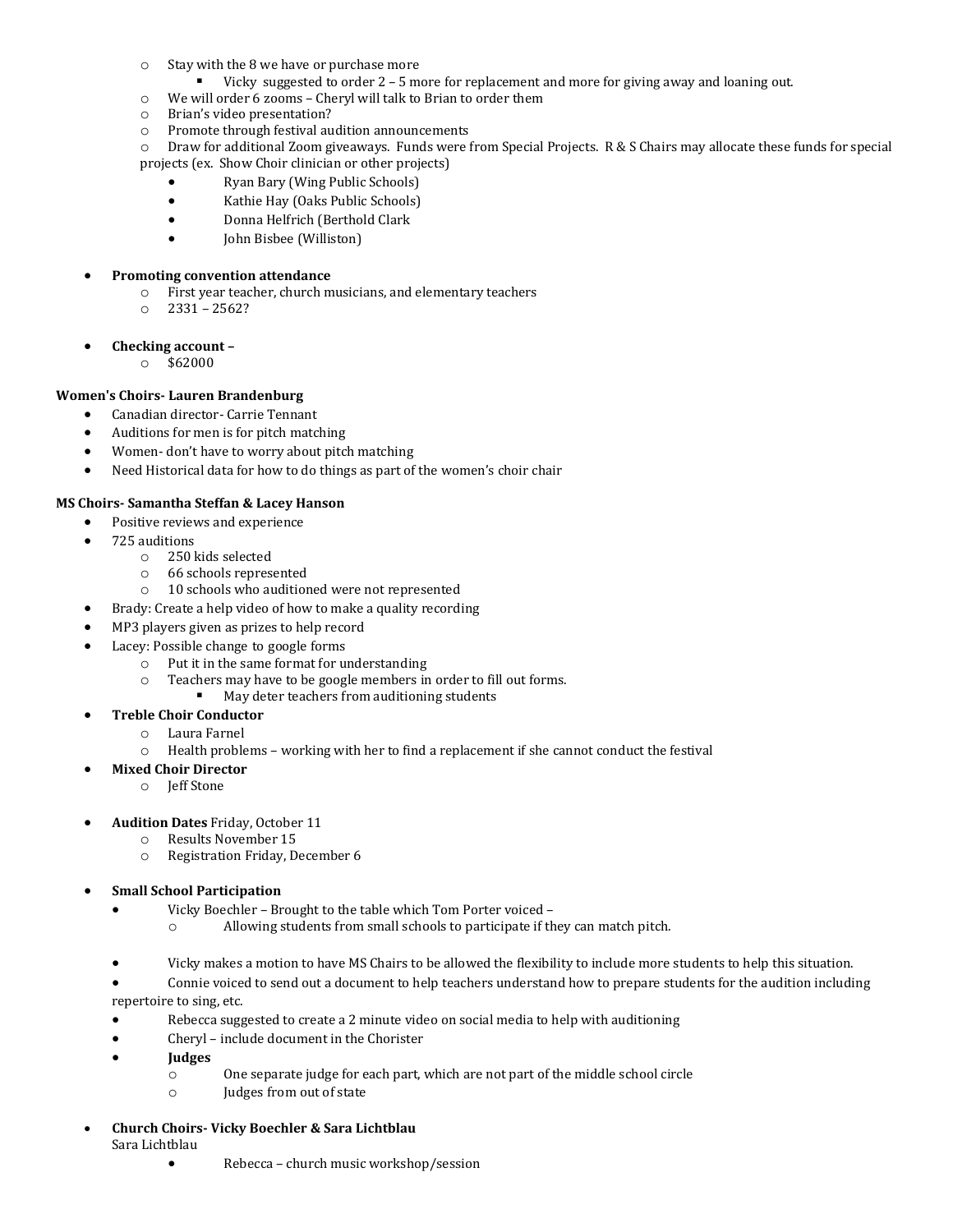- o Looking to include church directors
- o Resource table
- o Sharing ideas
- o Sophomores to help with church choir workshop choir (Rebecca)

## **Looking for ways to include Sophomores.**

- o Chamber choirs
	- Chris Redfearn: Chamber Choir competition
- o Ad hoc committee to figure out something for Sophomores
	- Brady Chris Cheryl

## **Collegiate- Chris Redfearn**

- Honor choirs are being taken care of itself
- Melanie Popejoy student activity
- Rebecca requests for Chris to find the new teachers

## **Vicky Boechler**

- o International Music Camp scholarships
- o Gave scholarships away at conference, but weren't always used
- o Promote scholarships in several ways:
- o Website (forms are attached) under forms
- o Place QR code in the program
	- Teachers could have an 8.5 x 11 sheet with a QR code attached for students to download the form
- Vicky creating poster to send to parents
- o \$1200 in the scholarship fund

## **Student Activities- Melanie Popejoy**

• Not in attendance

## **Children's Choirs (SSIS)- Brady Gudgel**

- Most places have shared performance places and accompanists
- Nothing from Dickinson
- Brady designed post card
- Need mailing information and names
- Changed labels i.e.:  $5 & 6<sup>th</sup>$  grade music teacher
- Registrations are set up
- If links need to be fixed let Rebecca/Brady know

#### **Show Choirs- Connie Stordalen**

- Show choir is non-competitive and would like to find more ways to promote the festival
- Send to Rebecca/Brady for promotion
- Monday, March 16: 6:00 pm. in Valley City

#### **Miscellaneous**

- Contracts for conductors are sent after summer meeting so that it reflects any changes decided upon at the board meeting.
- Thank you and well wishes to Jacy Walker.
	- o Brady Gudgel will replace her as organizing chair for Surround the State in Song.
	- o **Surround the State in Song**
		- **Adding a 7th location this year.**
		- Online registration Minot- Brian Saylor Jamestown- John Dahl Dickinson-Grand Forks-Bismarck-Fargo- James Wolter Williston- Tara Hoggarth

## **Commission Project**

- Money has been set aside for this project.
	- \$7000 set aside